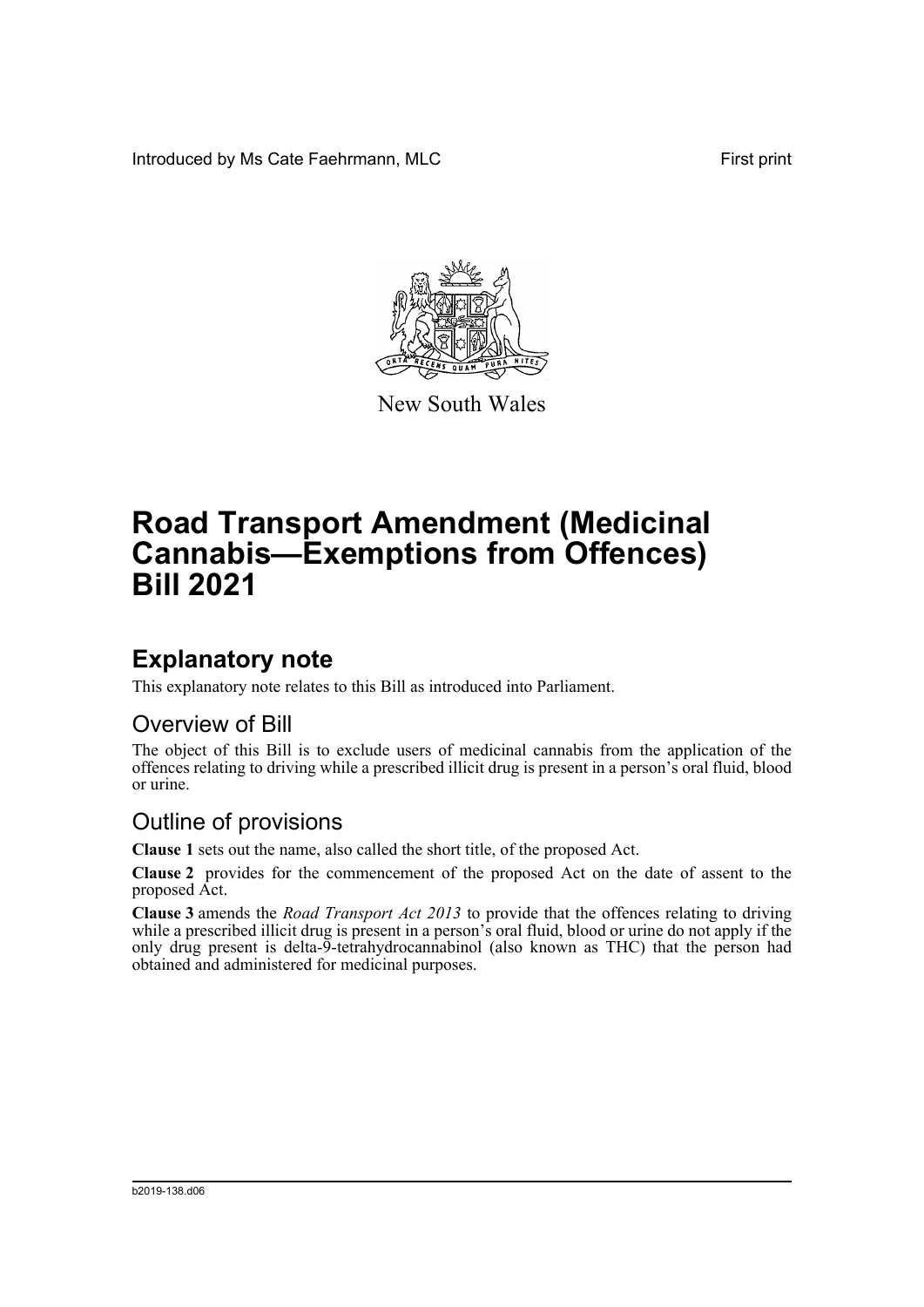Introduced by Ms Cate Faehrmann, MLC First print



New South Wales

# **Road Transport Amendment (Medicinal Cannabis—Exemptions from Offences) Bill 2021**

### **Contents**

|   |                                            | Page |
|---|--------------------------------------------|------|
| 1 | Name of Act                                |      |
|   | 2 Commencement                             |      |
| 3 | Amendment of Road Transport Act 2013 No 18 |      |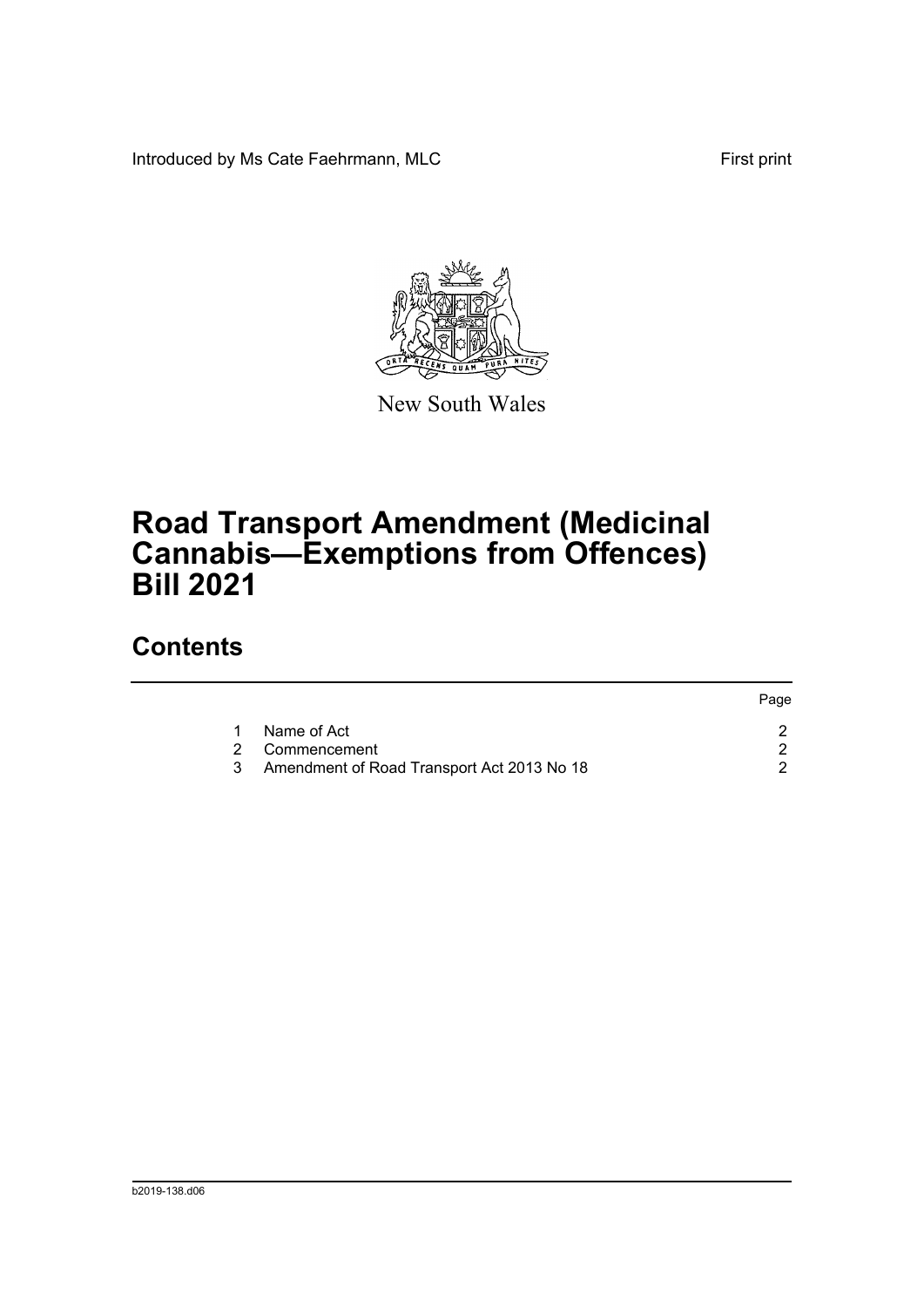

New South Wales

# **Road Transport Amendment (Medicinal Cannabis—Exemptions from Offences) Bill 2021**

No , 2021

#### **A Bill for**

An Act to amend the *Road Transport Act 2013* to exclude users of medicinal cannabis from the application of the offence relating to driving with the presence of certain drugs in a person's oral fluid, blood or urine; and for related purposes.